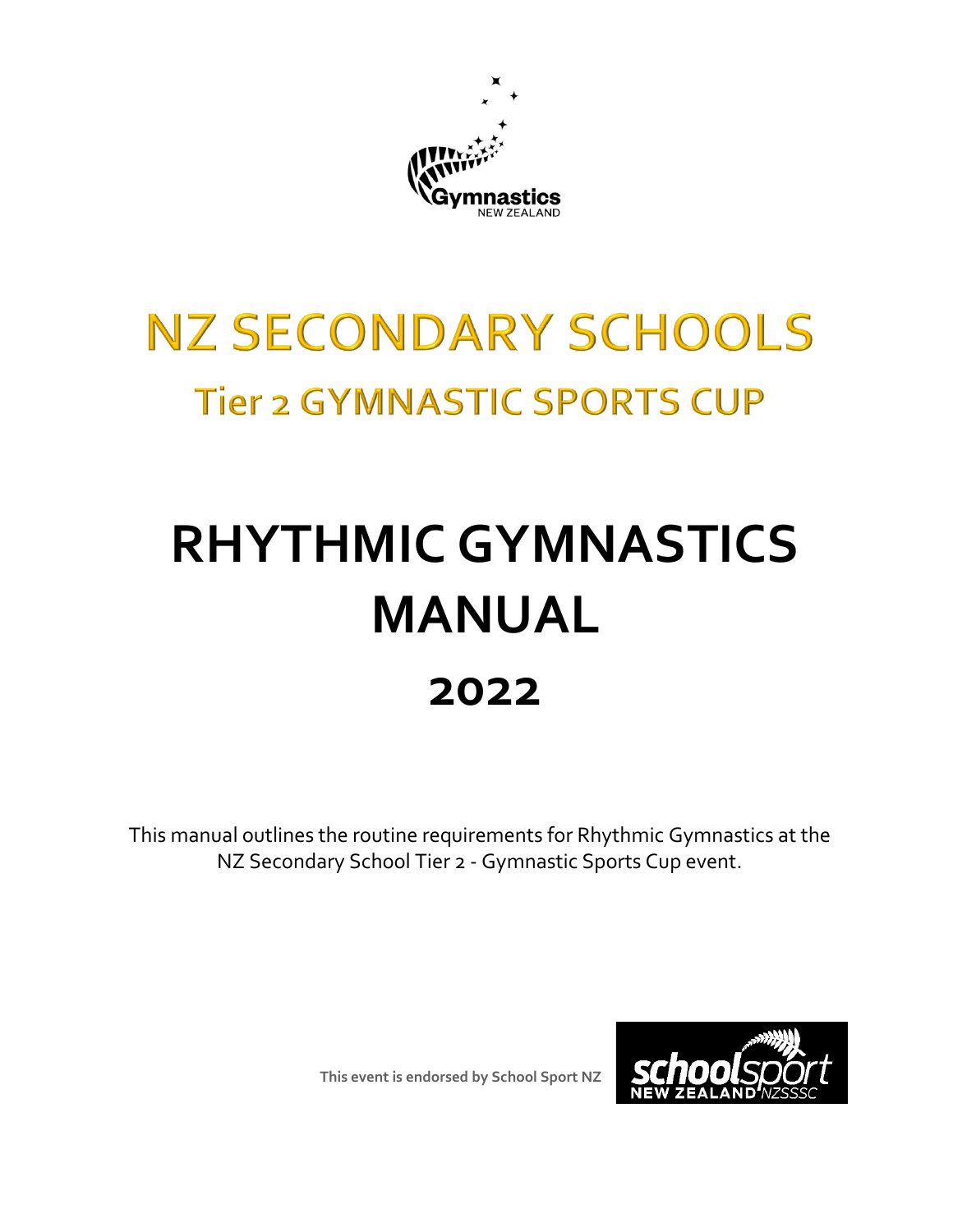## **1. DIVISIONS**

The following table shows the divisions offered for Rhythmic Gymnastics. This is a guideline - teachers and coaches are encouraged to place students in the division that best meets their current abilities.

| <b>RHYTHMIC GYMNASTICS (RG)</b>        |                                                                                                                                                                                                 |                                                                                                          |                                                                                                        |
|----------------------------------------|-------------------------------------------------------------------------------------------------------------------------------------------------------------------------------------------------|----------------------------------------------------------------------------------------------------------|--------------------------------------------------------------------------------------------------------|
| <b>Division</b>                        | Criteria                                                                                                                                                                                        | Category                                                                                                 | Requirements                                                                                           |
| <b>RG Group</b>                        | For students of all abilities<br>including two current<br>competitive gymnasts.<br>4-6 gymnasts from one<br>school. A maximum of 2<br>current competitive<br>gymnasts allowed in each<br>group. | Individual<br>Medals $-1^{st} - 3^{rd}$ .                                                                | Choice of one apparatus -<br><b>HOOP or BALL</b><br>Perform one routine as outlined<br>in this manual. |
| RG Grade 1<br>(previously<br>Open C)   | Recommended for beginner<br>qymnasts -<br>students in school-based<br>gymnastics, recreational<br>club gymnasts.                                                                                | Individual<br>Medals $-1^{st} - 3^{rd}$ .<br>Athletes with Disabilities*<br>Medals $-1^{st} - 3^{rd}$ .  | Choice of one apparatus - HOOP<br>or BALL<br>Prform one routine as outlined in<br>this manual.         |
|                                        | No current or past<br>competitive gymnasts.                                                                                                                                                     |                                                                                                          |                                                                                                        |
| RG Grade 2                             | Recommended for,<br>recreational club gymnasts,<br>past Levels 3 and 4                                                                                                                          | Individual<br>Medals $-1st - 3rd$ .                                                                      | Choice of one apparatus -<br><b>HOOP or BALL</b>                                                       |
| (previously<br>Club C                  | competitive.<br>No current competitive<br>gymnasts                                                                                                                                              | Athletes with Disabilities*<br>Medals $-1^{st}$ $-3^{rd}$ .                                              | Perform one routine as outlined<br>in this manual.                                                     |
| RG Grade 3<br>(previously              | Recommended for<br>advanced recreational<br>gymnasts, past competitive<br>gymnasts from<br>levels $5, 6$ , and $7$ or                                                                           | Individual<br>Medals $-1^{st}$ $-3^{rd}$ .<br>Athletes with Disabilities*<br>Medals $-1^{st} - 3^{rd}$ . | Choice of one apparatus -<br><b>ROPE or BALL</b><br>Perform one routine as outlined<br>in this manual. |
| ClubB)                                 | Stages 3<br>No current competitive<br>gymnasts                                                                                                                                                  |                                                                                                          |                                                                                                        |
| <b>RG Open</b><br>Grade<br>(previously | Recommended for,<br>past competitive gymnasts<br>from Levels 8, 9, 10;<br>Stages 4 or                                                                                                           | Individual<br>Medals $-1^{st} - 3^{rd}$ .                                                                | Choice of two apparatus from<br>HOOP, BALL, ROPE AND<br><b>RIBBON</b>                                  |
| Club A and<br>International)           | International<br>No current competitive<br>gymnasts                                                                                                                                             |                                                                                                          | Perform two routine as outlined<br>in this manual.                                                     |

**\*Athletes with disabilities** – may choose to compete the routines requirements for Grade 1, 2 or 3 outlined in this manual or those described in the Special Olympics Rules under the Gymnastics, Rhythmic section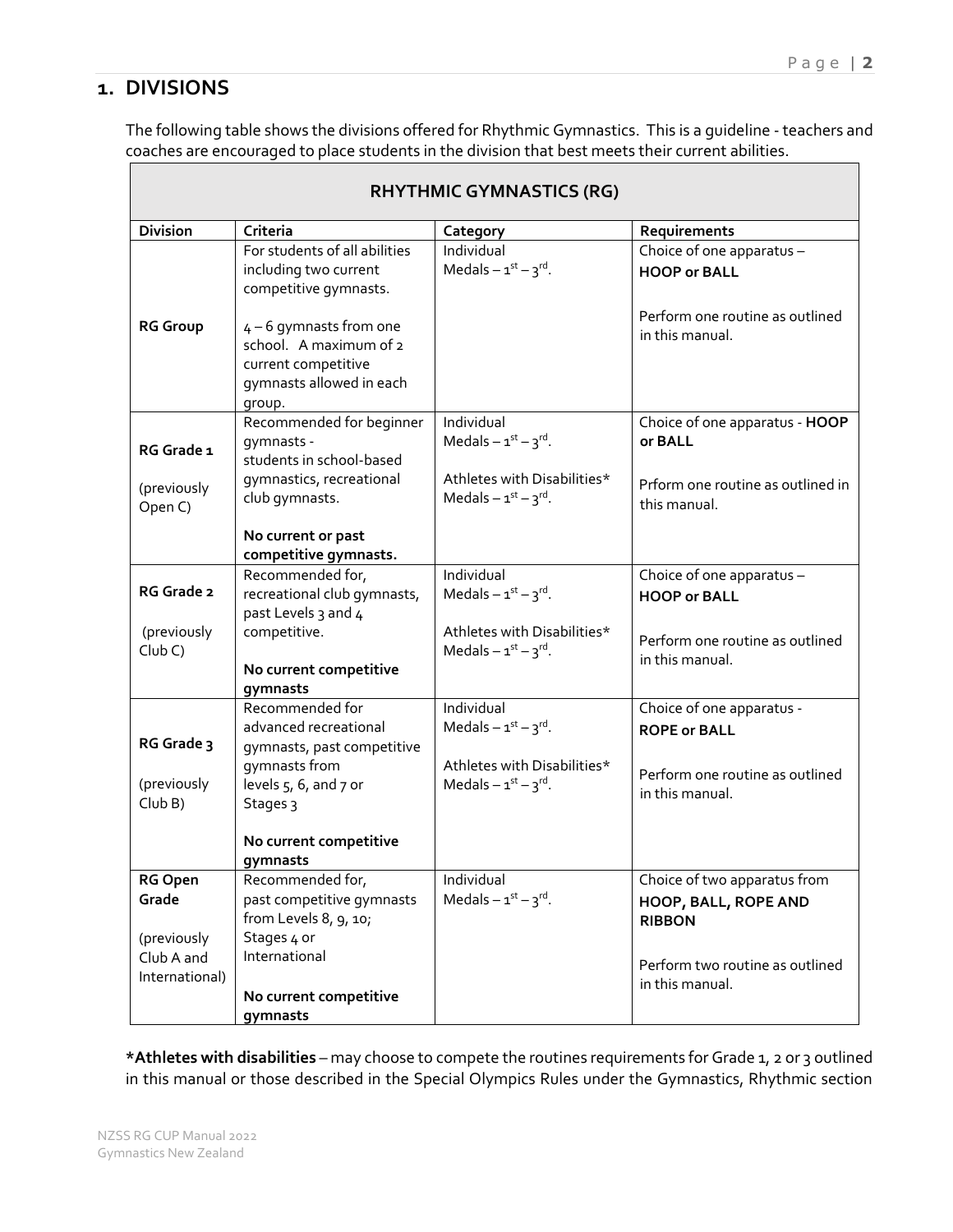<http://www.specialolympics.org/sports.aspx> Please indicate which rules you will be following when registering for the competition.

## **2. ROUTINE REQUIREMENTS**

## **RG Grade 1**

|           | RG Grade 1<br>(Individual)                                                                                                                                                     | Perform 9 elements in a routine, from the<br>options provided.<br>Perform elements in any order.<br>Apparatus: Choose 1 routine - Hoop or Ball<br>Music Length: 60-75 Seconds                 |
|-----------|--------------------------------------------------------------------------------------------------------------------------------------------------------------------------------|-----------------------------------------------------------------------------------------------------------------------------------------------------------------------------------------------|
|           | Option 1: HOOP                                                                                                                                                                 | Option 2: BALL                                                                                                                                                                                |
| Element 1 | Option 1: Chasse cat leap through the hoop<br>Option 2: Chasse scissor leap with axis<br>rotation around the head<br>Option 3: Chasse stag leap with rotations on<br>the hand  | Option 1: Chasse cat leap with bounce<br>Option 2: Chasse scissor leap with bounce<br>Option 3: Chasse stag leap with bounce                                                                  |
| Element 2 | Option 1: Passe balance with rotations on<br>hand<br>Option 2: Superman balance with axis<br>rotation on the floor<br>Option 3: Side split balance passing through<br>the hoop | Option 1: Passe balance with roll up and<br>down 2 arms<br>Option 2: Superman balance with 3 small<br>bounces<br>Option 3: Side split balance with pop from<br>elbow                          |
| Element 3 | Option 1: Passe pivot with rotations around<br>neck<br>Option 2: Chaine turn with rotations around<br>waist<br>Option 3: Horizontal pivot with rotations on<br>hand            | Option 1: Passe pivot with unstable ball (held<br>on extended arm)<br>Option 2: Chaine turn with pass around waist<br>Option 3: Horizontal pivot with unstable ball<br>(held on extended arm) |
| Element 4 | Standing backwards bodywave with passing<br>through hoop                                                                                                                       | Standing backwards bodywave with large<br>circle to roll the ball on the floor                                                                                                                |
| Element 5 | 4 x backwards skips with axis rotation around<br>head, 4 x toe points with flip toss of hoop                                                                                   | 4 x backwards skips with spirals around hand,<br>4 x toe points with ball held on extended arm                                                                                                |
| Element 6 | Pendulum skip (in and out)                                                                                                                                                     | Kneeling, roll up the ball to arch position and<br>back again                                                                                                                                 |
| Element 7 | Running steps with hoop rotating around the<br>ankle                                                                                                                           | Roll ball along one arm and down back                                                                                                                                                         |
| Element 8 | Roll hoop across both arms                                                                                                                                                     | 2nd position, holding ball behind, bounce<br>through legs to catch in front                                                                                                                   |
| Element 9 | Own choice of throw, sit down and trap in<br>legs                                                                                                                              | Own choice of throw, sit down and trap in<br>legs                                                                                                                                             |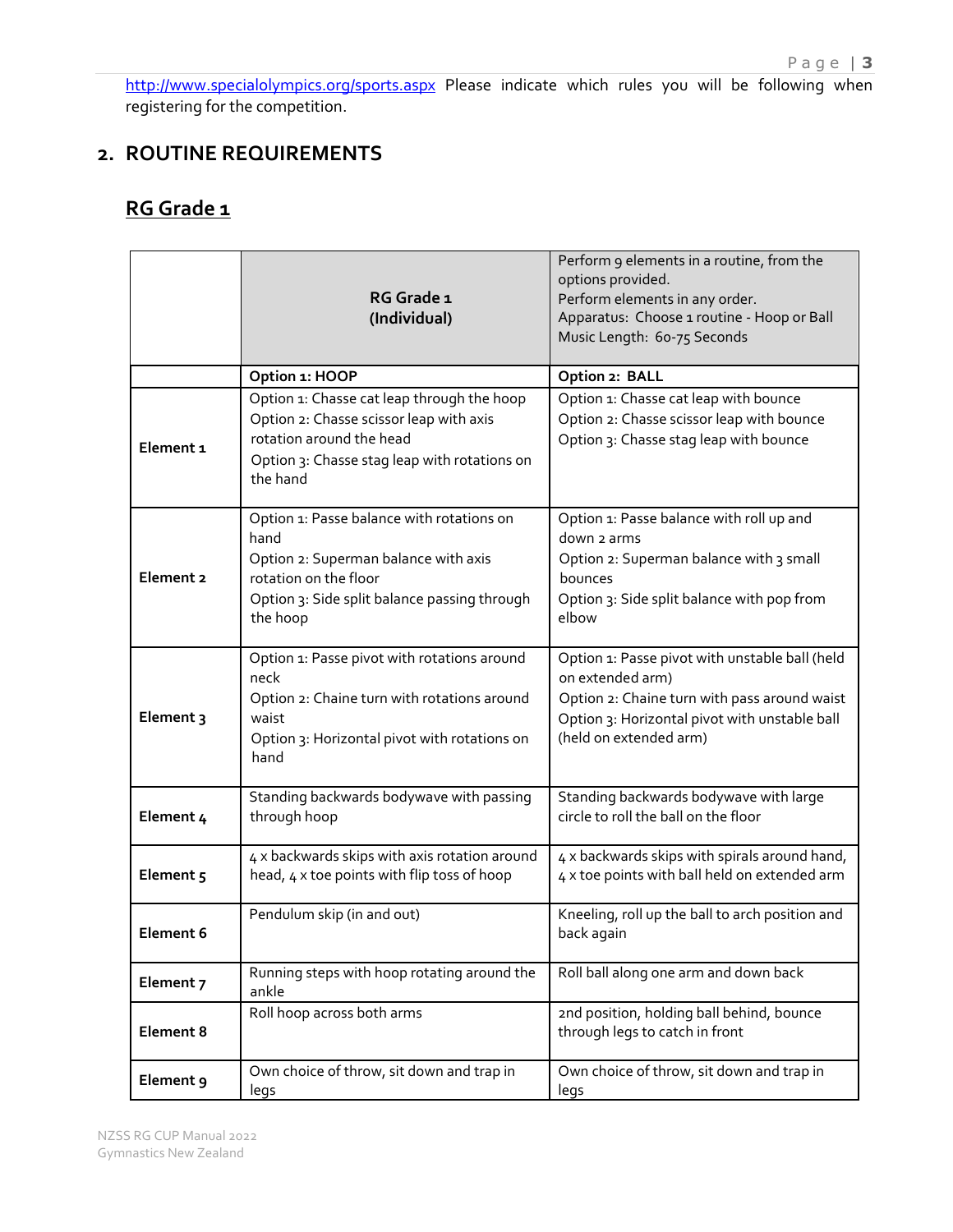**Note:** - Videos of Grade 1 Elements and a list of element options will be made available on the Gymnastics NZ, NZSS website page [HERE](https://www.gymnasticsnz.com/gymsports-member-resources/nz-secondary-schools/)

## **RG Grade 2**

|                                   | RG Grade 2<br>(Individual) |    | Perform 9 elements in a routine, from the options<br>provided.<br>Perform elements in any order.<br>Apparatus: Choose 1 routine - Hoop or Ball<br>Music Length: 60-75 Seconds |
|-----------------------------------|----------------------------|----|-------------------------------------------------------------------------------------------------------------------------------------------------------------------------------|
| Option 1: HOOP                    |                            |    | Option 2: BALL                                                                                                                                                                |
|                                   |                            |    |                                                                                                                                                                               |
| 1x leap<br>1.                     |                            | 1. | 1x leap                                                                                                                                                                       |
| 1x balance<br>2.                  |                            | 2. | 1x balance                                                                                                                                                                    |
| 1X pivot<br>3.                    |                            | 3. | 1X pivot                                                                                                                                                                      |
| 1x bodywave<br>4.                 |                            | 4. | 1x bodywave                                                                                                                                                                   |
| Dance series 4 steps<br>5.        |                            | 5. | Dance series 4 steps                                                                                                                                                          |
| Passing through hoop<br>6.        |                            | 6. | Roll on the floor                                                                                                                                                             |
| Roll on the floor or body<br>7.   |                            | 7. | Roll on the body                                                                                                                                                              |
| 8.<br>Rotations of hoop some sort |                            | 8. | Bounce or bounce series (3) of some kind                                                                                                                                      |
| Throw of choice.<br>٩.            |                            | 9. | Throw of choice.                                                                                                                                                              |

## **RG Grade 3**

| RG Grade 3<br>(Individual)                                                                                                                                                                                                                                                                                                      | Perform 11 elements in a routine, from the options<br>provided.<br>Perform elements in any order.<br>Apparatus: Choose 1 routine - Hoop or Ball<br>Music Length: 60-75 Seconds                                                                                                                                      |
|---------------------------------------------------------------------------------------------------------------------------------------------------------------------------------------------------------------------------------------------------------------------------------------------------------------------------------|---------------------------------------------------------------------------------------------------------------------------------------------------------------------------------------------------------------------------------------------------------------------------------------------------------------------|
| Option 1: ROPE                                                                                                                                                                                                                                                                                                                  | Option 2: BALL                                                                                                                                                                                                                                                                                                      |
| 1x leap<br>$\mathbf{1}$ .<br>1 x balance<br>2.<br>1x pivot<br>3.<br>1x bodywave<br>4.<br>1x optional extra body difficulty<br>5.<br>Dance series 8 steps<br>6.<br>Skipping series forwards<br>7.<br>Skipping series backwards<br>8.<br>Wrapping/unwrapping of rope<br>9.<br>10. Rotation skill of choice<br>11. Throw of choice | 1x leap<br>1.<br>1x balance<br>2.<br>1x pivot<br>3.<br>1x bodywave<br>4.<br>1x optional extra body difficulty<br>5.<br>Dance series 8 steps<br>6.<br>Roll on the floor.<br>7.<br>Roll on the body.<br>8.<br>Bounce or bounce series (3) of choice<br>9.<br>10. Throw of choice.<br>11. Catch without help of hands. |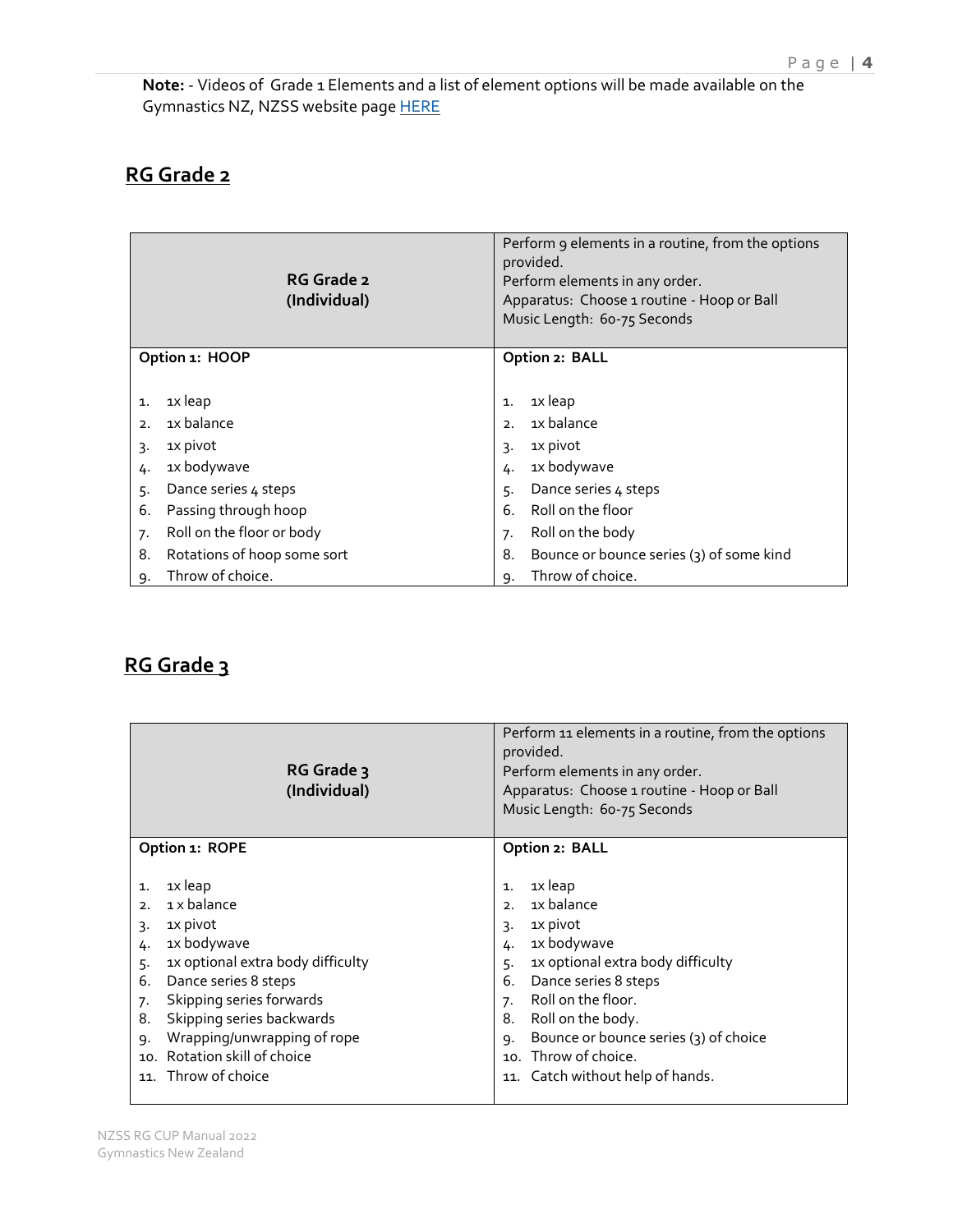| <b>RG Open Grade</b><br>(Individual) | Perform 13 elements in a routine, from the options<br>provided.<br>Perform elements in any order.<br>Apparatus: Choose 2 routines - Hoop, Ball, Rope,<br>Ribbon<br>Music Length: 60-75 Seconds |
|--------------------------------------|------------------------------------------------------------------------------------------------------------------------------------------------------------------------------------------------|
| Option 1: ROPE                       | Option 2: BALL                                                                                                                                                                                 |
| 1x leap                              | 1x leap                                                                                                                                                                                        |
| 1.                                   | 1.                                                                                                                                                                                             |
| 1x balance                           | 1x balance                                                                                                                                                                                     |
| 2.                                   | 2.                                                                                                                                                                                             |
| 1x pivot                             | 1x pivot                                                                                                                                                                                       |
| 3.                                   | 3.                                                                                                                                                                                             |
| 1x bodywave                          | 1x bodywave                                                                                                                                                                                    |
| 4.                                   | 4.                                                                                                                                                                                             |
| 1x optional extra body difficulty    | 1x optional extra body difficulty                                                                                                                                                              |
| 5.                                   | 5.                                                                                                                                                                                             |
| Dance series 8 steps                 | Dance series 8 steps                                                                                                                                                                           |
| 6.                                   | 6.                                                                                                                                                                                             |
| Forwards skipping series             | Roll on the floor                                                                                                                                                                              |
| 7.                                   | 7.                                                                                                                                                                                             |
| Backwards skipping series            | Roll on the body                                                                                                                                                                               |
| 8.                                   | 8.                                                                                                                                                                                             |
| Echappe                              | Figure 8                                                                                                                                                                                       |
| 9.                                   | 9.                                                                                                                                                                                             |
| 10. Wrapping/unwrapping of rope      | 10. Passing through hoop                                                                                                                                                                       |
| 11. Rotations of rope of choice      | 11. Rotation with the hoop                                                                                                                                                                     |
| 12/13. 2x Throw of choice            | 12-13. 2x Throw of choice Catch without hands.                                                                                                                                                 |
| Option 3: HOOP                       | Option 4: RIBBON                                                                                                                                                                               |
| 1x leap                              | 1x leap                                                                                                                                                                                        |
| 1.                                   | 1.                                                                                                                                                                                             |
| 1x balance                           | 1x balance                                                                                                                                                                                     |
| 2.                                   | 2.                                                                                                                                                                                             |
| 1x pivot                             | 1x pivot                                                                                                                                                                                       |
| 3.                                   | 3.                                                                                                                                                                                             |
| 1x bodywave                          | 1x bodywave                                                                                                                                                                                    |
| 4.                                   | 4.                                                                                                                                                                                             |
| 1x optional extra body difficulty    | 1x optional extra body difficulty                                                                                                                                                              |
| 5.                                   | 5.                                                                                                                                                                                             |
| Dance series 8 steps                 | Dance series 8 steps                                                                                                                                                                           |
| 6.                                   | 6.                                                                                                                                                                                             |
| Roll on the floor                    | Spirals                                                                                                                                                                                        |
| 7.                                   | 7.                                                                                                                                                                                             |
| Roll on the body                     | Snakes                                                                                                                                                                                         |
| 8.                                   | 8.                                                                                                                                                                                             |
| Passing through hoop                 | Large circles                                                                                                                                                                                  |
| 9.                                   | 9.                                                                                                                                                                                             |
| 10. Rotation with the hoop           | 10. Passing through the ribbon                                                                                                                                                                 |
| 11. Catch without hands              | 11. Passing over the ribbon                                                                                                                                                                    |
| 12-13. 2x Throw of choice            | 12-13. 2x Throw of choice                                                                                                                                                                      |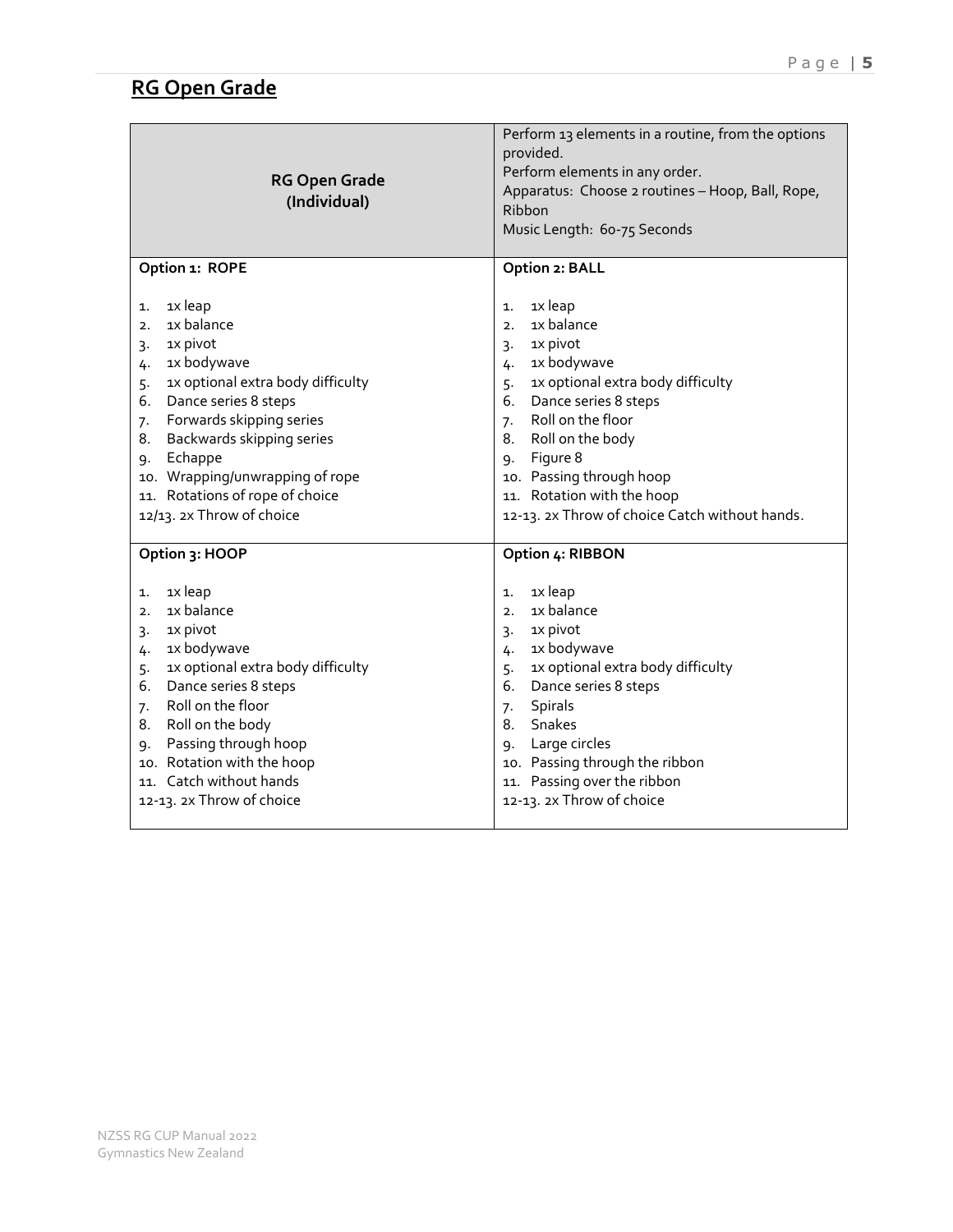## **RG Group**

The Rhythmic group performance is a team of  $4 - 6$  gymnasts from one school. A maximum of 2 current competitive gymnasts is allowed in each group. \*For elements 1-3, all gymnasts in the group must perform the same option (simultaneously or in rapid succession)

|            |                                                  | Perform 12 elements in a routine, from the                 |
|------------|--------------------------------------------------|------------------------------------------------------------|
|            | <b>RG Group</b>                                  | options provided.<br>Perform elements in the order listed. |
|            | $(4 - 6$ Gymnasts)                               | Apparatus: Choose 1 routine - Hoop or Ball                 |
|            |                                                  | Music Length: 60-90 Seconds                                |
|            | Option 1: HOOP                                   | Option 2: BALL                                             |
|            | Option 1: Chasse cat leap through the hoop       | Option 1: Chasse cat leap with bounce                      |
|            | Option 2: Chasse scissor leap with axis rotation | Option 2: Chasse scissor leap with bounce                  |
| Element 1* | around the head                                  | Option 3: Chasse stag leap with bounce                     |
|            | Option 3: Chasse stag leap with rotations on the |                                                            |
|            | hand                                             |                                                            |
|            | Option 1: Passe balance with rotations on hand   | Option 1: Passe balance with roll up and                   |
|            | Option 2: Superman balance with axis rotation    | down 2 arms                                                |
| Element 2* | on the floor                                     | Option 2: Superman balance with 3 small                    |
|            | Option 3: Side split balance passing through the | bounces                                                    |
|            | hoop                                             | Option 3: Side split balance with pop from                 |
|            | Option 1: Passe pivot with rotations around neck | elbow<br>Option 1: Passe pivot with unstable ball (held    |
|            | Option 2: Chaine turn with rotations around      | on extended arm)                                           |
| Element 3* | waist                                            | Option 2: Chaine turn with pass around waist               |
|            | Option 3: Horizontal pivot with rotations on     | Option 3: Horizontal pivot with unstable ball              |
|            | hand.                                            | (held on extended arm)                                     |
|            | Standing backwards bodywave with passing         | Standing backwards bodywave with large                     |
| Element 4  | through hoop                                     | circle to roll the ball on the floor                       |
|            |                                                  |                                                            |
|            | 4 x backwards skips with axis rotation around    | 4 x backwards skips with spirals around                    |
| Element 5  | head, 4 x toes points with flip toss of hoop     | hand, 4 x toe points with ball held on                     |
|            |                                                  | extended arm                                               |
|            | Pendulum skip (in and out)                       | Kneeling, roll up the ball to arch position and            |
| Element 6  |                                                  | back again                                                 |
|            | Running steps with hoop rotating around the      | Roll ball along one arm and down back                      |
| Element 7  | ankle                                            |                                                            |
|            |                                                  |                                                            |
| Element 8  | Roll hoop across both arms                       | 2nd position, holding ball behind, bounce                  |
|            |                                                  | through legs to catch in front                             |
| Element 9  | Exchange of your choice                          | Exchange of your choice                                    |
|            | Exchange of your choice                          | Exchange of your choice                                    |
| Element 10 |                                                  |                                                            |
| Element 11 | Collaboration of your choice                     | Collaboration of your choice                               |
|            |                                                  |                                                            |
| Element 12 | Collaboration of your choice                     | Collaboration of your choice                               |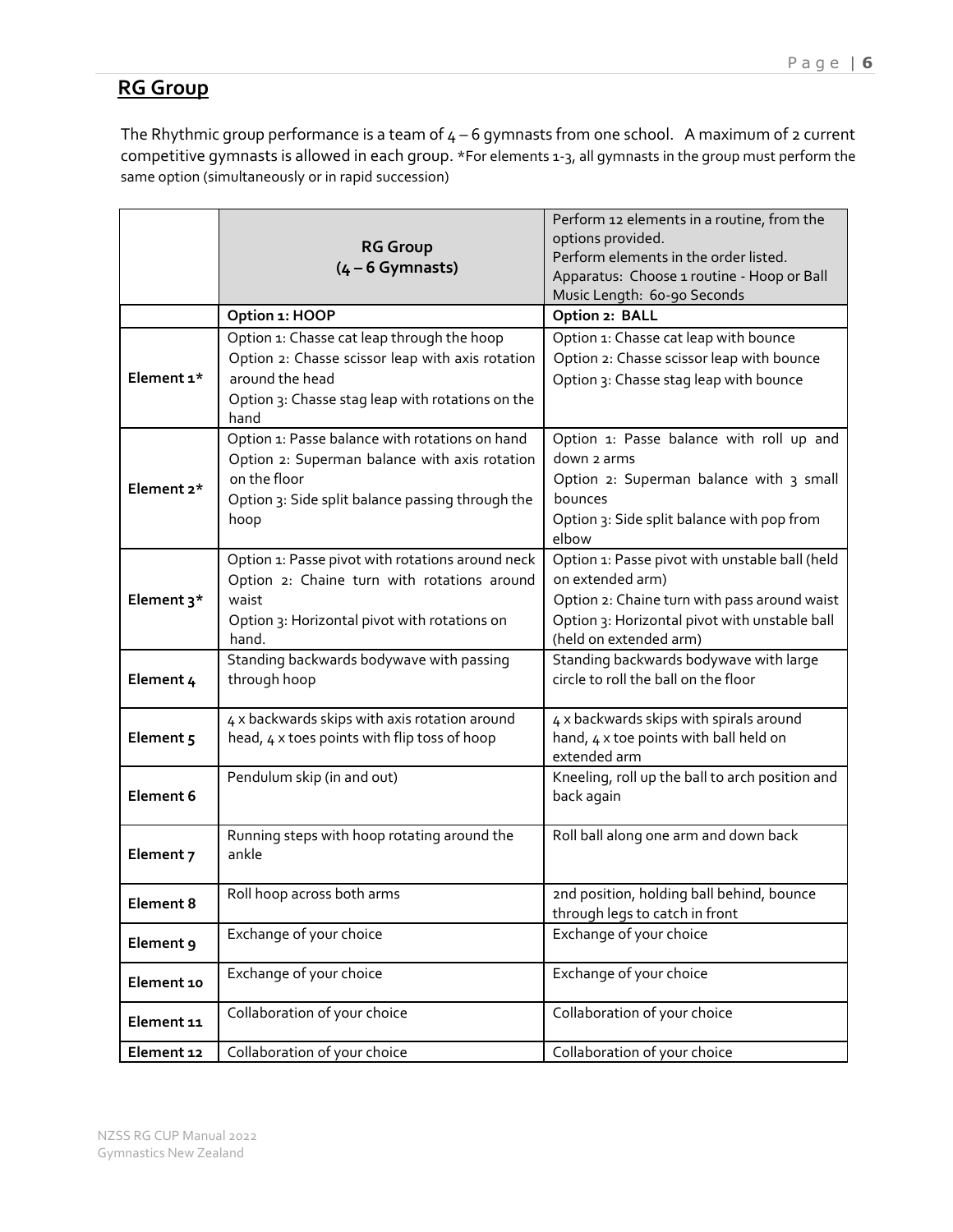## **2. GENERAL**

The event is a smoke, drug, and alcohol free.

Attire – please see the General Manual for full list of attire requirements, however it is recommended that competitors wear fitted clothing.

Competitors will be given an opportunity to stretch and practise their routines prior to the start of the competition.

Competitors perform on a 13m x 13m floor area, artistic or Rhythmic floor (will be stated on event information flyer)

## **3. DEFINITIONS**

#### **Exchanges**

- An exchange is an element where every gymnast throws their apparatus to another gymnast and every gymnast catches an apparatus from another gymnast. Every gymnast must participate in the exchange.
- Exchanges should use medium or large throws (not small throws with gymnasts standing very close together). As a guide, gymnasts should be throwing approximately 4m or longer or alternatively could be standing closer together but throwing very high.

#### **Collaborations**

- A collaboration is any element that requires the group members to work together. (Something they could not perform as an individual gymnast.) For example, throwing apparatus from one gymnast to another, one gymnast cartwheeling over another gymnast lying on the floor, one gymnast bouncing a ball off another gymnast's back etc
- Collaborations should involve all group members in the same element (e.g. everyone should be participating in some way to create the collaboration)

## **4. MUSIC**

Each piece of music must be on a separate CD and handed in on arrival at the venue. The recording must be at the start of the CD.

Please ensure any music with words is appropriate for a general audience. No music containing inappropriate lyrics or offensive language will be accepted.

The music must be clearly marked with the following information:

- Name of Individual or Group
- Name of School
- Competition Grade
- Apparatus